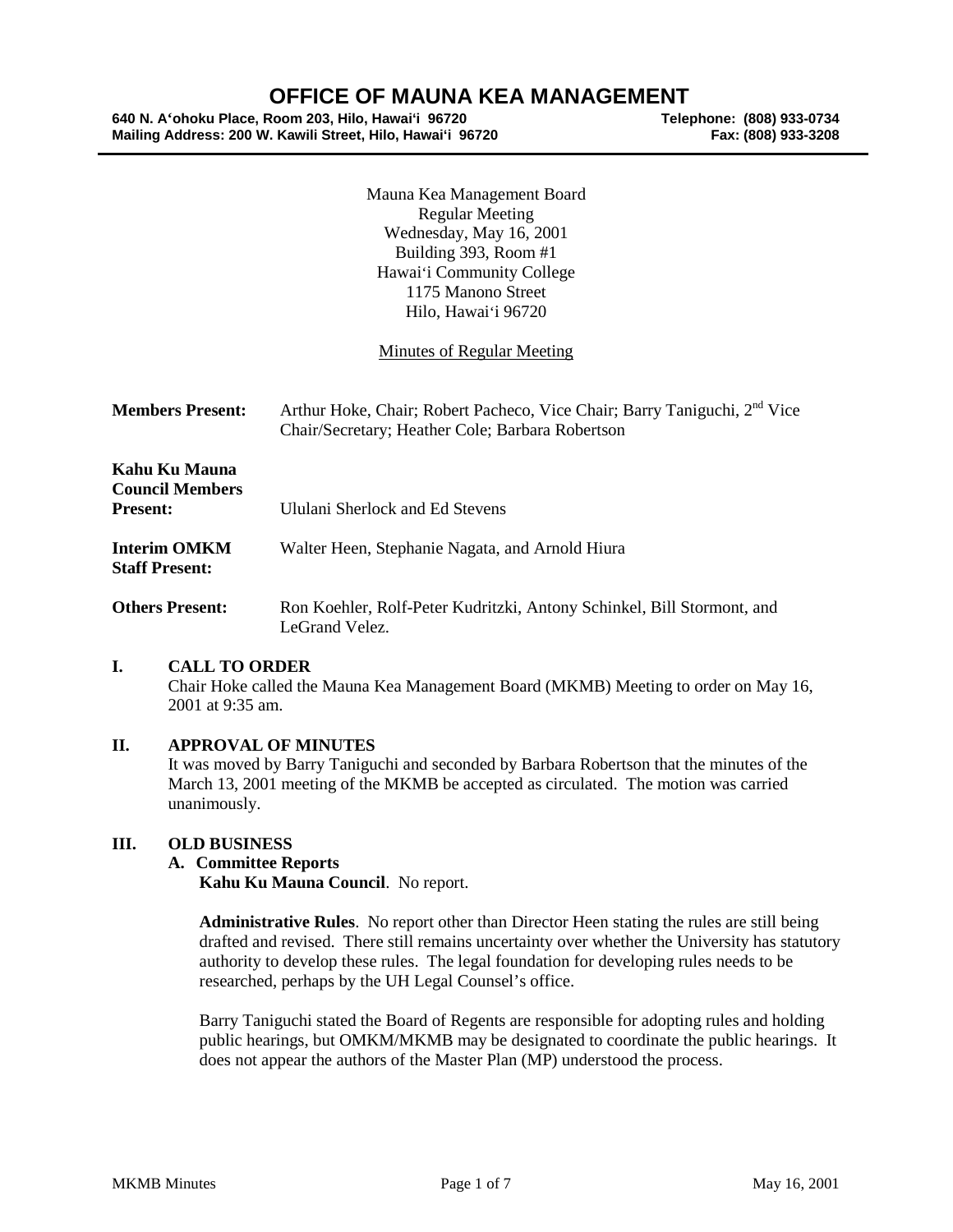OMKM will continue to proceed with drafting rules. After the Administrative Rules committee reviews the draft, it will be submitted to the Board and Kahu Ku Mauna for their review.

**Budget**: No report. Barry Taniguchi asked for a summary of the legislature's appropriation for OMKM. Director Heen stated the legislature appropriated \$1,009,421 for Fiscal Year 2002. It was noted the appropriation is for one year only which may be an indication the legislature wants to see how OMKM plans to spend its funds before appropriating additional funds for the  $2<sup>nd</sup>$  year of the biennium. Director Heen also indicated Mauna Kea Management was a separate line item in the budget.

**Astronomy Education**. Barbara Robertson reported a planning meeting with MKMB committee members Jim Kennedy, Heather Cole and herself was held on April 16. A meeting including 15 individuals from the education community was held on May 7 at Gemini's Hilo headquarters. Jim Kennedy provided an overview and described MKMB's various resource groups including Astronomy Education. Participants gave a summary of the programs they were involved in. Although a representative from Hawaiian Studies was unable to attend, it appears that their program has much to offer.

Some of the issues discussed included the need to clarify and coordinate community efforts as well as take maximum advantage of existing programs. The intent is not to duplicate effort, but instead to find a niche for MKMB to assess needs in areas not already covered.

**Environment**: Rob Pacheco reported the committee is attempting to fine tune priorities. Because the topic is so broad encompassing biological, geological, physical, and recreational issues, the group split into three subcommittees: Research/surveys, Protection and Restoration, with each subcommittee responsible for developing programs.

There was also discussion about gathering information to be deposited into a library, the need to establish a baseline of information, and the need to understand community concerns. Education and management programs will be tabled until some of these issues are addressed.

The group also believed there was a need for ranger/guides on Mauna Kea. The committee's next meeting is scheduled for May 29.

**Hawaiian Culture**: Barbara Robertson summarized the results of the facilitated workshop held on March 31, 2001at Hale Pohaku. Participants agree there needs to be a re-assimilation of Hawaiian culture on Mauna Kea from a Hawaiian perspective. Other ideas that were generated included preservation, respect, and seeking and furthering the knowledge of Mauna Kea. Kepa Maly gave a historical perspective of Mauna Kea that led to the idea of restoring original Hawaiian place names. The group felt a priority should be given to creating a resource library of materials pertaining to Mauna Kea, including Hawaiian cultural information, scientific and historical materials. An initial funding of \$150,000 would be needed to initiate the project.

**Public Safety and Conduct.** No report. Director Heen stated parts of the rules were given to the committee for its input.

#### **B. Director's Report.**

Meeting with Observatory Directors**.** OMKM staff met with observatory Directors on April 5th. The purpose was to open dialogue with the observatories, explain OMKM's role and discuss new management directions. In general, the directors accepted OMKM's role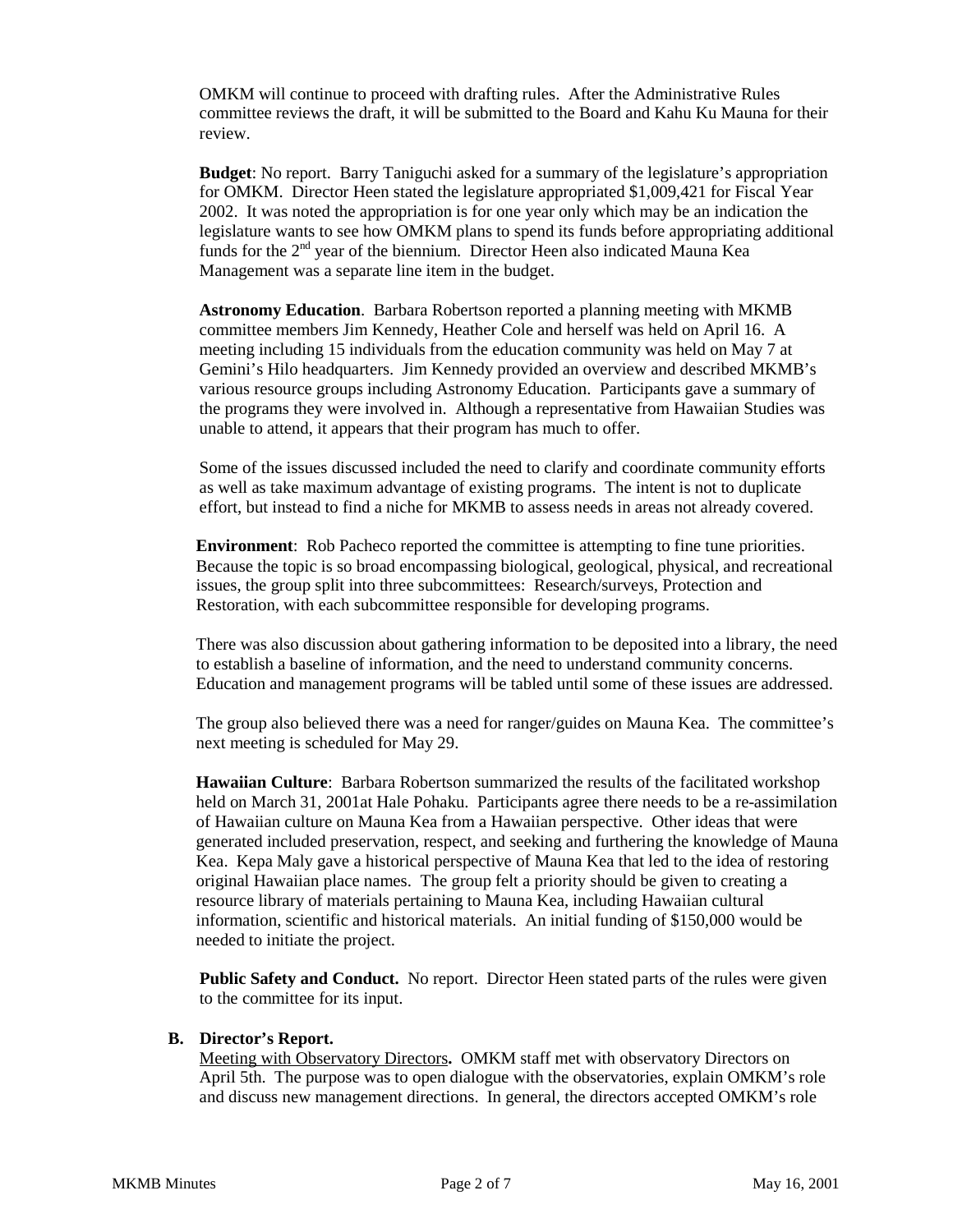and were eager to cooperate, however there was much concern over when to contact OMKM regarding planned activities on Mauna Kea. Case in point was the late notification of Canada-France-Hawaii Telescope's (CFHT) transport of a crane and telescope components to the summit. Directors requested OMKM develop guidelines. Discussion also focused on projects that were planned or were in the planning process prior to or around the time the MP was approved (e.g. CFHT and Keck domes are, or will shortly be undergoing repainting, projects that were planned in advance of the MP).

It is understood that major projects are required to go through the Master Plan review process, however, they asked how OMKM plans to deal with maintenance (routine by their standards) projects as well as those just described. Application of the MP to these types of projects poses a legal dilemma. A schedule or mechanism for judging a project's status for exemptions from the MP needs to be developed.

Directors want to the see the MP work. But legal issues must be resolved. Clearly all parties need to come to an understanding beyond the legal aspects in managing the mountain.

Arthur Hoke asked if the domes would be painted in the same or different color. Director Heen stated the color would remain the same. He also indicated the MP was fuzzy on the subject of painting and the color issue.

Commercial Operators. OMKM staff and Board members, Arthur Hoke, Barry Taniguchi and Harry Yada met with existing commercial operators and applicants on April 17 at the Waimea Community Center. The purpose was to gain an historical and current perspective of commercial activity on the mountain as well as to solicit suggestions for developing rules on commercial activity.

Arthur Hoke asked about Brad Hollister, an unlicensed operator, and whether OMKM could take action against him. Director Heen indicated that unless we catch an unlicensed operator "in-the-act", OMKM couldn't do anything. However, those who are actually observed on the premises will be sent a letter stating they are in violation. For example, K-Leap, an unlicensed operator, was sent such a letter after recently being observed on the mountain and whose guide ignored requests by VIS personnel to leave the premises. Letters citing violations will be kept in the file for future reference.

Rob Pacheco indicated that vehicles with no identification or PUC numbers may be hard to recognize by VIS staff.

New Outrigger Coordinator for NASA. NASA has appointed a new program coordinator, John Lee, to oversee the permitting process of the outrigger project. Mr. Lee recently visited the Big Island and met informally with a number of Native Hawaiian groups to get first hand their comments and concerns about the project.

Meeting with DLNR. OMKM staff met with Sam Lemmo of the Land Division, Holly McEldowney of Historic Preservation, Betsy Gagne of the Natural Areas Reserve System and Carol Terry of the Division of Forestry and Wildlife on March 23. OMKM requested this meeting to learn from DLNR, lead state agency for permits and approvals relating to Mauna Kea, the permitting process, procedures and requirements. This knowledge would be helpful to OMKM when reviewing projects and ensuring the applicant has obtained all necessary documents. OMKM would also be better able to advise applicants interested in proposing a project to OMKM.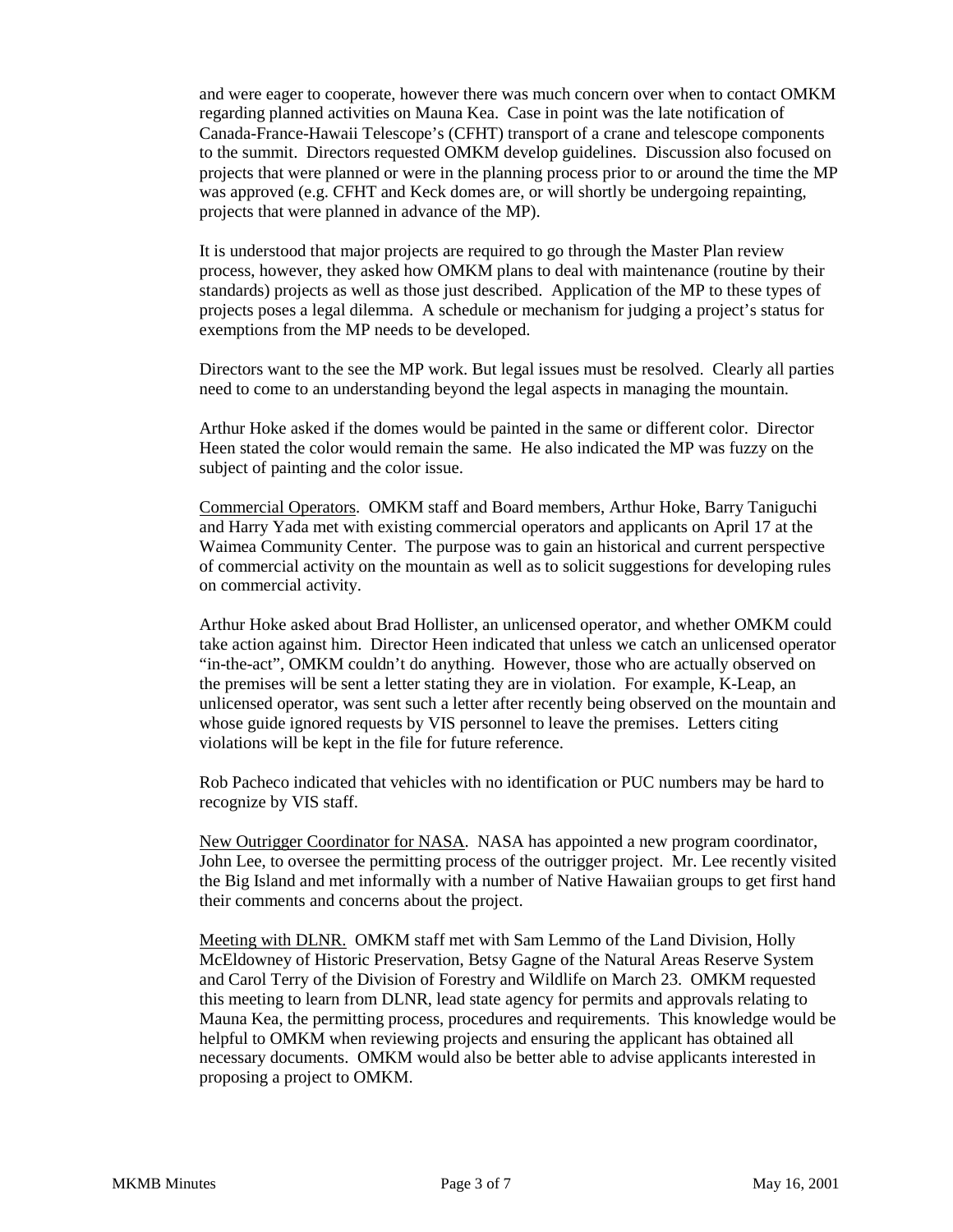It became apparent that applicants seeking a CDUA permit must also submit schematic plans to the Land Division for review. It was suggested that the MP and DLNR schematic review processes be combined, thus eliminating an extra review process by the applicant. For example, a Land Division representative could be part of the MP review panel.

Harry Yada. Although Harry Yada, recently appointed interim Division Manager for the Land Division, will be based in Honolulu, he has expressed to the Chancellor, his willingness to continue serving on the Board, unless Chancellor Tseng decides to replace him. Chancellor Tseng will be retaining Mr. Yada on the Board. It was suggested that whoever replaces Mr. Yada in the Hilo office might be considered a future member of the Board.

OMKM Director Search Status. Director Heen stated that all major appointments (including the new director) are being held until new UH President, Dr. Evan Dobelle comes on Board in July.

## **C. Underground Storage Tank (UST) Removal**

OMKM received a copy, and was asked to comment on an application for a DLNR Department Permit to remove an UST on Mauna Kea. OMKM views the plans to remove the UST a minor project and does not anticipate any significant impact to the mountain.

# **IV. NEW BUSINESS**

# **A. IFA Perspective by Rolf-Peter Kudritzki**

Background. He has been the Director for seven months and is still learning. As the Director of the Institute he reports to Senior Vice President and Executive Vice Chancellor Dean Smith, although he would prefer to report directly to the President. His life's advocacy is astronomy and feels Hawaii is the best place for astronomic research. He is also personally interested in cultural values, and has been interested in Pacific cultures since he was a child. In Germany, he served 10 years on a county council as a Green Party representative.

IfA has played a significant role in astronomical research. It is considered a leading institution and a center for cutting edge research. Mauna Kea now houses the world's most powerful telescopes. Today, astronomy is a very popular and visible science, but many in Hawaii may not see astronomy as important. IfA supports the Master Plan and its implementation, and hopes it is a constructive process. It also wishes to continue contributing to the community, education and outreach, and staying abreast of community concerns.

Dr. Kudritzki entertained questions from the Board.

Move to Hilo and IfA Building. Barry Taniguchi asked whether IfA intends to move to Hilo. Dr. Kudritzki indicated IfA has practically moved to Hilo. From a scientific perspective, it makes sense to move to Hilo, however, IfA needs an adequate budget – there is a building, but no funds to run or maintain it. The legislature funded only a fraction of its budget request.

Moving completely to Hilo is also difficult because education is part of its mission. Although IfA does not have an undergraduate program, it currently supports 30 graduate students and provides teaching support to other UH Manoa degree programs. IfA also helps support UHH's undergraduate astronomy program in Hilo.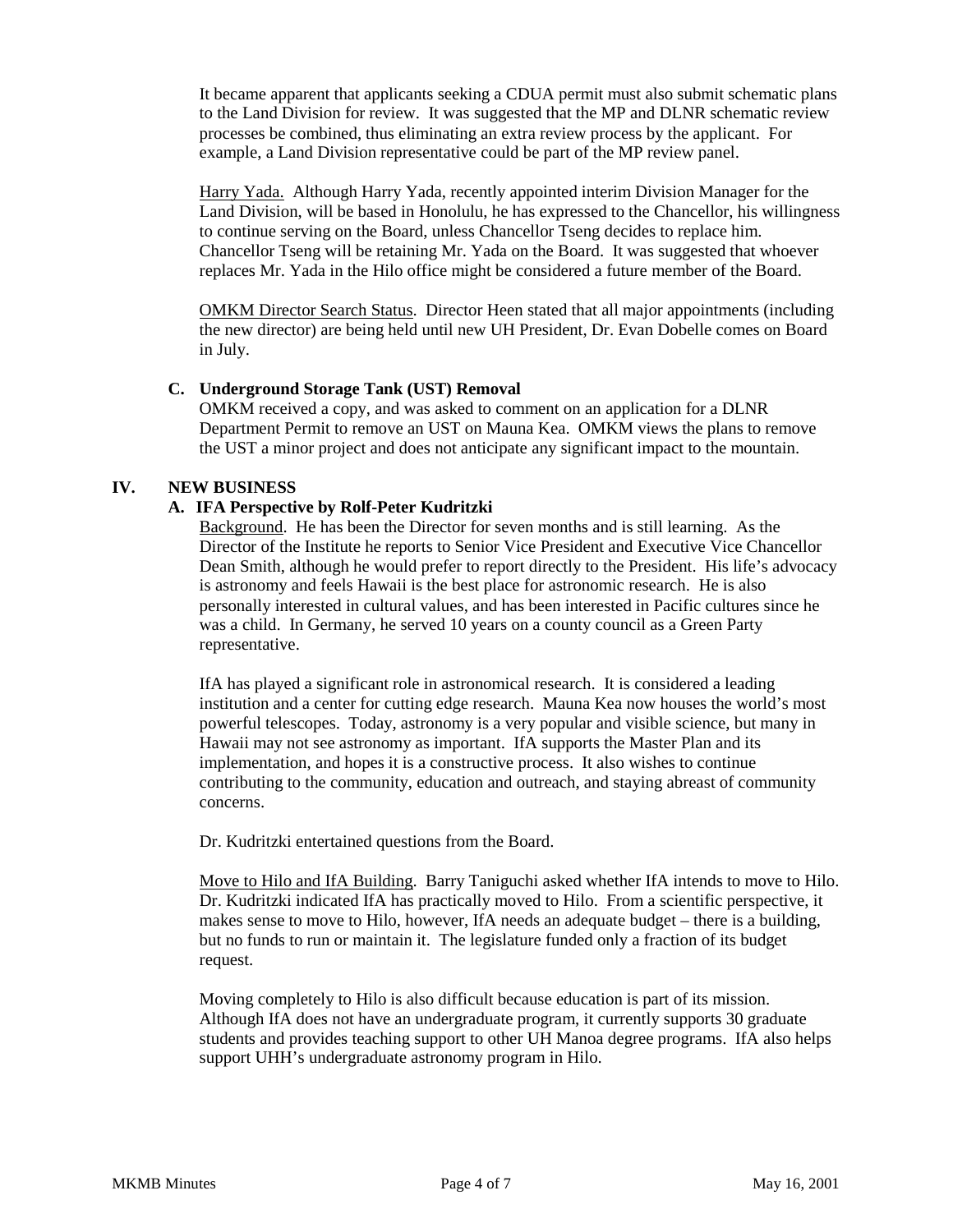Arthur Hoke asked if IfA would be willing to donate its Hilo building to OMKM. Dr. Kudritzki asked if OMKM were to take over the building, would it be able to make use of all the space, in particular the laboratory and shop areas. When asked if he would consider renaming the IfA building to the "Mauna Kea Building", Dr. Kudritzki indicated he had no objection to changing the name of the building.

Future Development. Did Dr. Kudritzki envision more telescopes on the mountain? Yes, he envisioned there would be a new generation type telescope. Canada and Europe are developing future plans, as well as IfA, however, there are no funds and the technological challenges have not been solved. IfA favors using existing sites rather than develop presently undisturbed areas. Although it is in a very preliminary stage, CFHT plans to recycle its existing site. Ed Stevens asked about flyers published by IfA regarding its proposed projects. Dr. Kudritzki stated those plans were still in the conceptual stage.

The Board asked that it be given a list of proposals, and requested IfA keep the Board informed of projects during the formulation stage. Dr. Kudriztki will have copies of those flyers sent to Board members.

Rob Pacheco indicated that issues, such as what Mauna Kea is experiencing, are cropping out at other sites in Hawaii. Observatories need to find locations by weighing issues and how the community would be involved. The trade-off is going to be between what one wants to achieve and learn, and what may end up being disturbed or destroyed. This is true for all types of development.

NASA Outrigger Project. Dr. Kudritzki did not know whether NASA will be doing an Environmental Impact Study.

Observation Time. IfA is given a percentage of time on all the telescopes and is used by IfA faculty and graduate students. There is a program committee that reviews and decides which proposals to accept. There is a 3:1 ratio of proposals received to those accepted. Only the best scientific proposals are accepted. In the case of Gemini Observatory, anyone may apply and it also has a program committee that reviews and selects proposals. Gemini does not charge for observation time, but the observers are responsible for their own travel costs.

Funding. Many IfA observers apply for grants; and grant monies fund all graduate students. Most of IfA's appropriated funding covers salaries. A large portion of its funding comes from non-State rather than State sources. For example, IfA receives twice the amount of Federal funds compared with state funds. Dr. Kudrutzki indicated one of the measures of success of any institution is the ability to obtain outside funding.

Dr. Kudritzki expressed his desire to continue dialogue with the Board in the future.

**B. Ranger/Guides.** OMKM has enlisted the services of MKSS to conduct a four-month exploratory project to assess areas of need (e.g. protection, preservation, or interpretative services) and responsibilities for permanent ranger/guides. MKSS will provide one staff member seven days a week for four months. At the end of the four months, OMKM will have a clearer vision of job duties and responsibilities and can recruit its own ranger/guides. This project is strictly information gathering.

Ed Stevens asked what the experience criteria would be. Previous volunteer experience at VIS would place the emphasis more on guides rather than enforcement. Director Heen indicated that OMKM is in the process of discussing what we want the temporary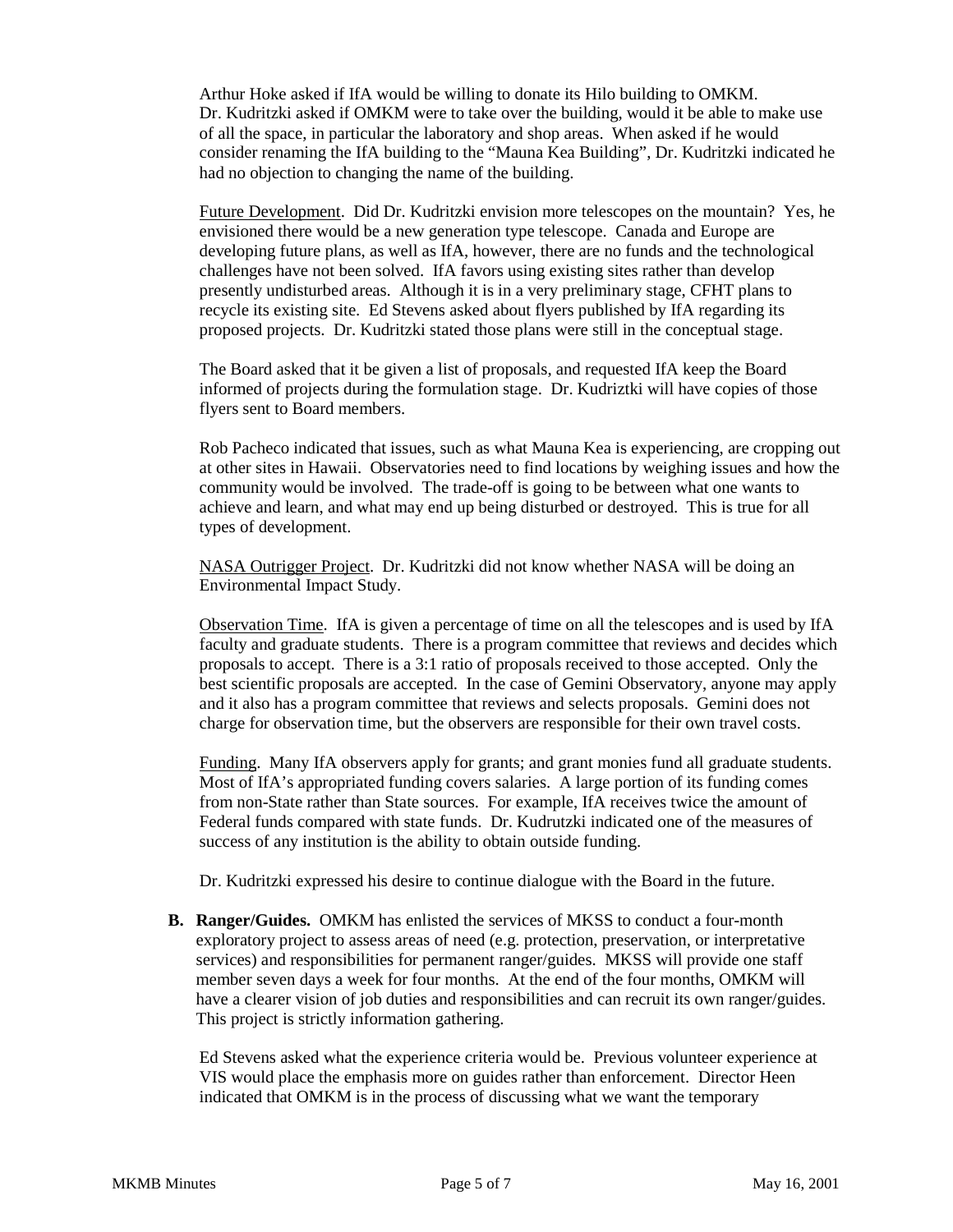ranger/guides to do. Regarding educational and cultural aspects of this project, OMKM intends to contact the Kahu Ku Mauna Council for its advice.

Heather Cole felt too much emphasis was placed on visitor orientation guides, and not enough emphasis was being placed on enforcement. She also questioned why no one wants to give a definition to these positions. It was noted there are different types of rangers, and not all rangers carry guns. Arthur Hoke cautioned we should not get locked into a specific definition right now.

Rob Pacheco felt the existing personnel were well trained and experienced, and the fourmonth trial period will help determine what will eventually be needed.

There will likely be incidents of confrontation on the mountain, and a presence on the mountain is needed. For example, trail bikes and trucks transporting trail bikes need to be stopped. A kiosk would be able to monitor and stop people planning to engage in unwanted activity. VIS staff generally stops people and in very few instances people insist on continuing.

#### **V. ANNOUNCEMENTS**

#### **A. Guidelines for Hale Pohaku Use.**

Ron Koehler requested OMKM/MKMB advice on the use of Hale Pohaku. Currently, IfA and MKSS maintain a restricted policy. Generally only official members of a research team are allowed to use Hale Pohaku. He also mentioned he is getting more requests for the use of the construction cabins – Royal Order for a summer solstice event, and a UH high altitude study -- and some people are beginning to view the cabins as public use. He would like OMKM to develop guidelines.

Mr. Koehler further explained the cabins are in excellent condition. Heather Cole felt there was community potential for the use of the cabins. Mr. Koehler also indicated that Hale Pohaku was experiencing 45% occupancy, but expects it to decline after the Subaru and Gemini activities are completed and as more remote observing comes online.

Rob Pacheco indicated that as work on new and/or revitalized sites begin, construction crews might want to use the cabins. If the cabins are used to accommodate community activities, this use could be disrupted when the construction begins. Since OMKM would know in advance any development schedule, community use could be scheduled around the construction schedule.

Mr. Koehler also stated there is need for maintenance and operations guidelines, e.g. no cooking. He was asked to start developing a checklist and drafting rules.

#### **B. Smithsonian Expansion Plans**

Ed Stevens requested clarification of the Smithsonian Project, in particular the development of 12 additional arrays and 24 pads. Antony Schinkel stated the projected additions do not exist as a real project or plan. At the time it was conceived, it was a concept for possible future expansion, but as far as he knew, there are no internal plans for expansion. Further, current thinking at the Smithsonian is more biological oriented rather than physical, and therefore, there is little chance that the conceptual expansion plans will receive funding.